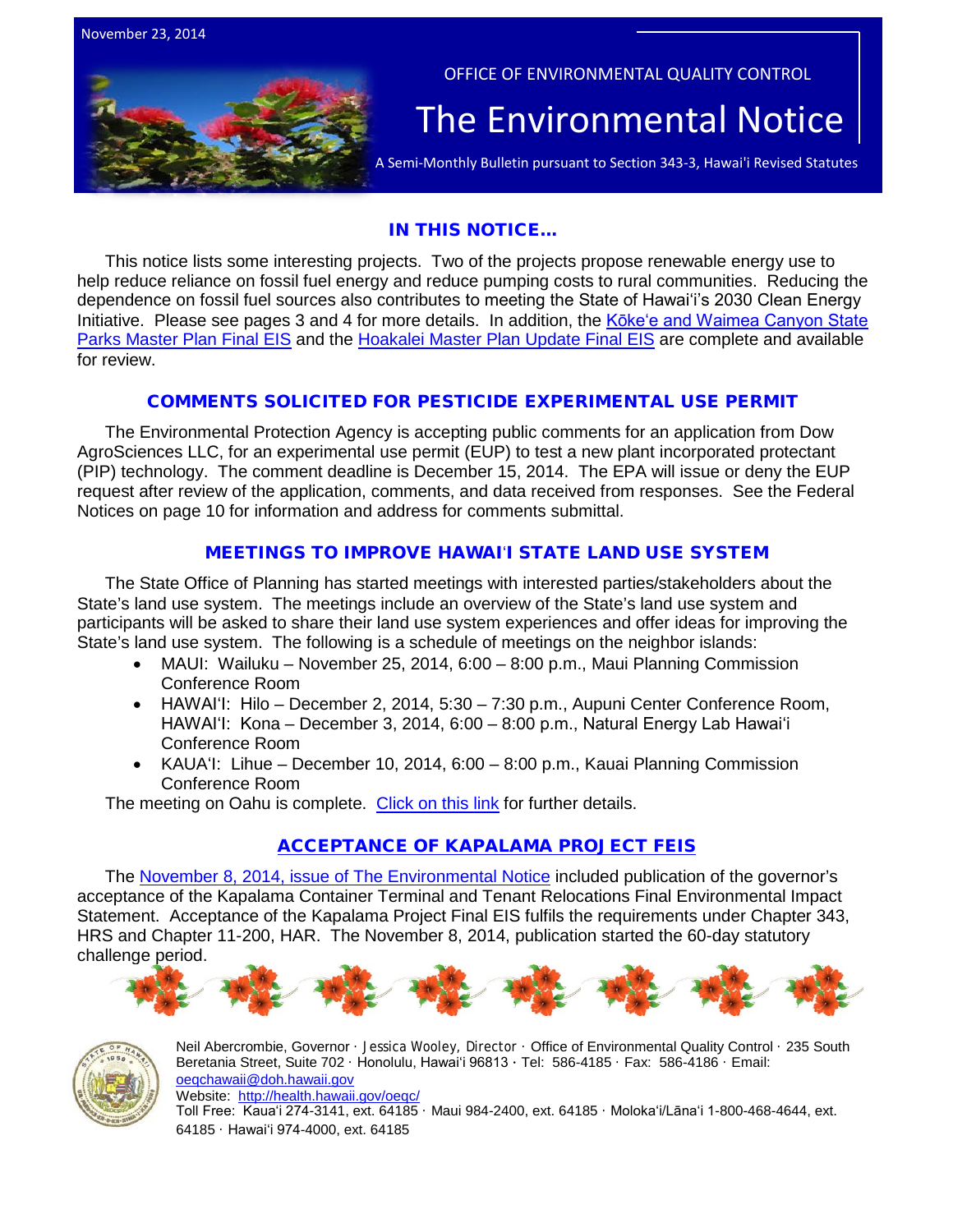| <b>FRONT PAGE</b>                            |  |
|----------------------------------------------|--|
|                                              |  |
|                                              |  |
|                                              |  |
|                                              |  |
|                                              |  |
| <b>HAWAI'I (HRS 343)</b>                     |  |
|                                              |  |
|                                              |  |
| <b>MOLOKA'I (HRS 343)</b>                    |  |
|                                              |  |
| O'AHU (HRS 343)                              |  |
|                                              |  |
|                                              |  |
|                                              |  |
| KAUAI'I (HRS 343)                            |  |
|                                              |  |
| <b>COASTAL ZONE MANAGEMENT NOTICES</b>       |  |
|                                              |  |
| <b>SHORELINE NOTICES</b>                     |  |
|                                              |  |
|                                              |  |
| <b>CONSERVATION DISTRICT USE APPLICATION</b> |  |
|                                              |  |
| <b>FEDERAL NOTICES</b>                       |  |
|                                              |  |
|                                              |  |
|                                              |  |
|                                              |  |
|                                              |  |



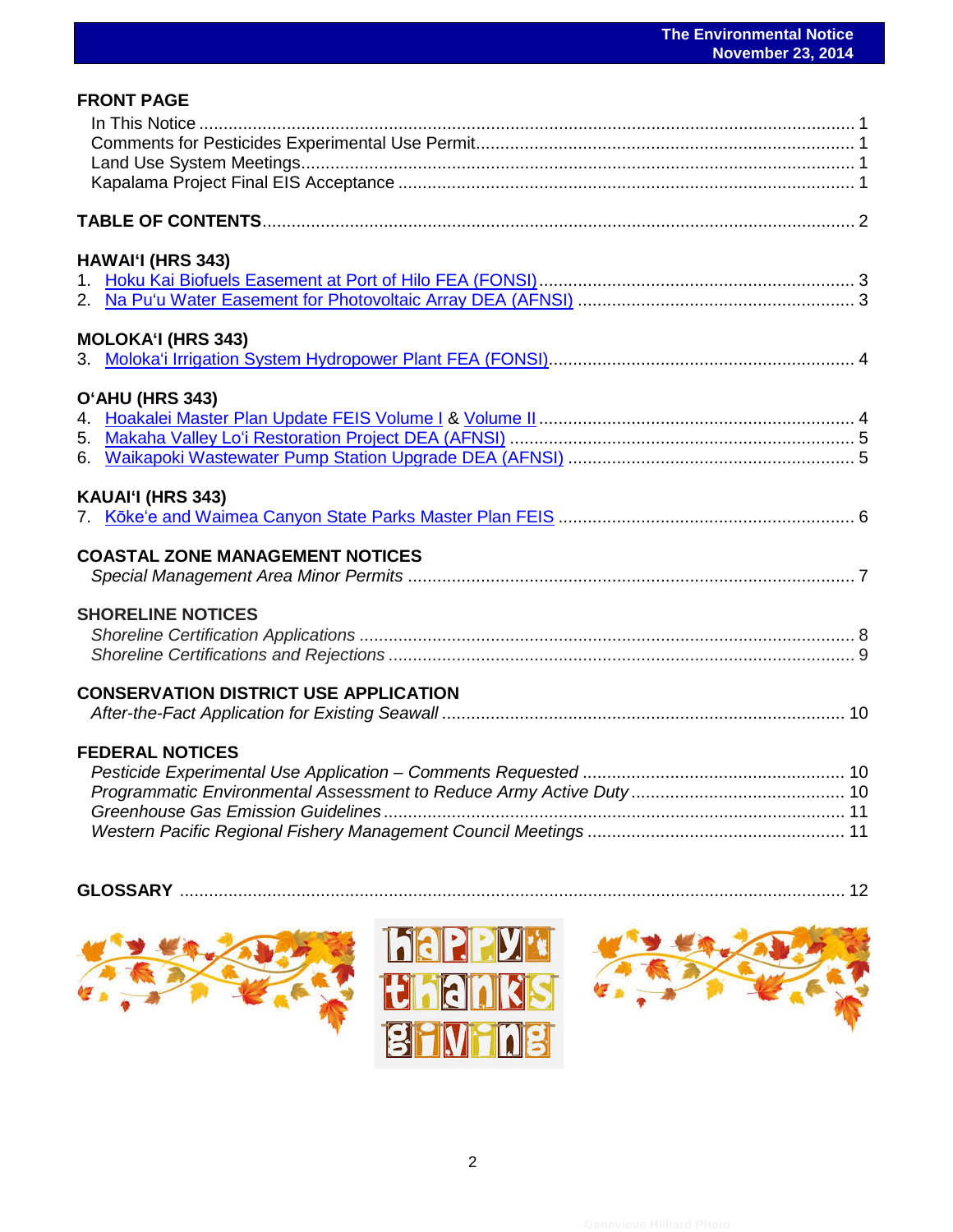# $\overline{a}$ HAWAI'I (HRS 343)

## **1. [Hoku Kai Biofuels Easement at Port of Hilo FEA \(FONSI\)](http://oeqc.doh.hawaii.gov/Shared%20Documents/EA_and_EIS_Online_Library/Hawaii/2010s/2014-11-23-HI-5E-FEA-Hoku-Kai-Biofuels-Easement-at-Port-of-Hilo.pdf)**

| Island:            | Hawai'i                                                 |
|--------------------|---------------------------------------------------------|
| <b>District:</b>   | South Hilo                                              |
| TMK:               | (3) 2-1-009: portions of parcels 007 & 031              |
| <b>Permits:</b>    | County of Hawai'i Special Management Area permit        |
| <b>Applicant:</b>  | Hoku Kai Biofuels LLC/Summit Biofuel LLC, 2462 Kuhio    |
|                    | Avenue, Suite 419, Honolulu, HI 96815                   |
|                    | <b>Contact: Charles Barker</b>                          |
| <b>Approving</b>   |                                                         |
| Agency:            | Hawai'i State DLNR Land Division, Hawai'i District Land |
|                    | Office, 75 Aupuni Street, Room 204, Hilo, HI 96720      |
|                    | Contact: Candace Martin (808) 961-9590                  |
| <b>Consultant:</b> | Insight Environmental LLC, HC3 Box 13132, Kea'au, HI    |
|                    | 96749. Contact: Evan Pfaff                              |
| <b>Status:</b>     | Finding of No Significant Impact Determination          |



The proposed action is the purchase of an easement through state and county land at the Port of Hilo. The easement would extend from Pier 2 & 3 to the south side of Kalanianaʻole Avenue along the route of an existing petroleum pipeline. The existing pipeline and associated vaults and appurtenances are currently not in use. The applicant proposes to use the existing infrastructure for bulk offloading and on-loading of biofuels from marine vessels to shore-based storage tanks. This capacity currently does not exist within the State of Hawai'i. The purpose of the proposed action is to utilize the existing pipeline as part of the establishment of a biofuel storage and distribution facility.

#### **2. [Na Pu'u Water Easement for Photovoltaic Array DEA \(AFNSI\)](http://oeqc.doh.hawaii.gov/Shared%20Documents/EA_and_EIS_Online_Library/Hawaii/2010s/2014-11-23-HI-5E-DEA-Na-Puu-Water-Easement-for-Photovoltaic-Array.pdf)**

| Island:            | Hawaiʻi                                                     |
|--------------------|-------------------------------------------------------------|
| <b>District:</b>   | North Kona                                                  |
| TMK:               | $(3)$ 7-1-001: 006 (por.)                                   |
| <b>Permits:</b>    | Approval of the easement; Building Permit                   |
| <b>Applicant:</b>  | Na Pu'u Water Inc., P.O. Box 2217, Kamuela, HI 96743        |
| <b>Approving</b>   |                                                             |
| Agency:            | Hawai'i State DLNR, c/o Land Division, Hawai'i District, 75 |
|                    | Aupuni Street, Room 204, Hilo, HI 96720.                    |
|                    | Contact: Wesley T. Matsunaga (808) 961-9590                 |
| <b>Consultant:</b> | Geometrician Associates, P.O. Box 396, Hilo, HI 96721.      |
|                    | Contact: Ron Terry, (808) 969-7090                          |
| <b>Status:</b>     | Statutory 30-day public review and comment period starts;   |
|                    | comments are due by December 23, 2014. Please send          |
|                    | comments to the applicant, approving agency and consultant. |



Napu'u Water Inc., (NWI) is a small, non-profit, community based, and member-owned water system serving the local residents of Puʻuanahulu-Pu'u Waʻawaʻa area. NWI owns, maintains, and operates two 2,500-foot deep groundwater wells that are sufficient for local community needs. The cost for electricity to pump water from these deep wells burdens the local residents and ranchers. The proposed action is the granting of an easement over a 1.74-acre portion of State land adjacent to one of the wells. The land would be used for a ground-mounted solar photovoltaic array consisting of approximately 800 monocrystalline solar panels and a flywheel energy storage system capable of storing 400 kW hours of energy. These renewable energy facilities would reduce reliance on fossil fuel energy and stabilize and reduce pumping costs on the Pu'u Waʻawaʻa Well. The project would provide a substantial benefit to the local community served by NWI and would also contribute to the State of Hawai'i's goals of gaining energy independence and using renewable energy sources. No archaeological, cultural or biological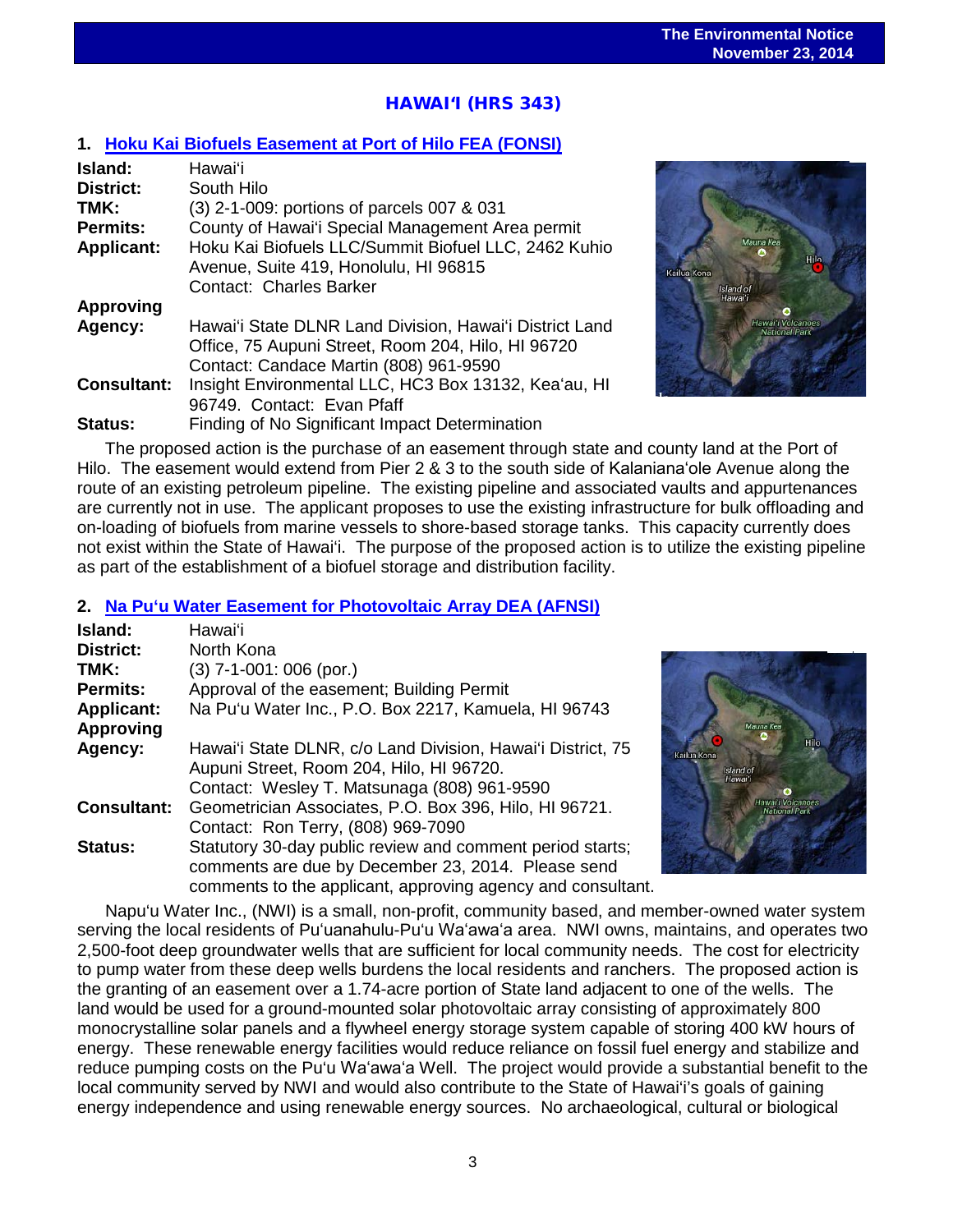$\overline{a}$ resources are present. Some visual impact will occur, but the location adjacent to an existing technology building that already contains solar panels is an appropriate context.

## MOLOKA'I (HRS 343)

### **3. [Moloka'i Irrigation System Hydropower Plant](http://oeqc.doh.hawaii.gov/Shared%20Documents/EA_and_EIS_Online_Library/Molokai/2010s/2014-11-23-MO-5B-FEA-Molokai-Irrigation-System-Hydropower-Plant.pdf) FEA (FONSI)**

| Island:                        | Molokaʻi                                                                       |
|--------------------------------|--------------------------------------------------------------------------------|
| <b>District:</b>               | Moloka'i<br>Molokaʻi                                                           |
| TMK:                           | 2-53-003: 015 (Lot 938-B-3) and 2-53-003: 001                                  |
| <b>Permits:</b>                | State Public Utilities Commission Approval-Net Energy<br>Lahaina Roa           |
|                                | Metering Agreement; Maui Department of Public Works-Building Permit, Grading & |
|                                | Grubbing Permit; Maui County Planning Department-Special Use Permit (LUC)      |
| <b>Proposing/Determination</b> |                                                                                |

### **Proposing/Determination**

**Agency:** Hawai'i Department of Agriculture, Resource Management Division, 1428 South King Street, Honolulu, HI 96814. Contact: Gordon Chong, (808) 973-1123

**Consultant:** AECOM Technical Services, Inc., 1001 Bishop Street, Suite 1600, Honolulu, HI 96813 Contact: Martin Nakasone, (808) 529-7219

**Status:** Finding of No Significant Impact Determination

DOA is proposing to install a hydropower plant along the Moloka'i Irrigation System (MIS), whereby energy used for pumping water in the Waikolu Valley would be partially recovered by a turbine-generator installed alongside the existing pipeline. The hydroelectric power generation could reduce the ongoing costs of operating and maintaining the system by reducing the amount of electricity purchased to pump water into the system and by generating revenue from the sale of electricity to Maui Electric Company. The proposed project would also help to reduce Moloka'i's dependence on diesel fuel for electricity generation and help Moloka'i to meet the State of Hawai'i's 2030 Clean Energy Initiative.

## O'AHU (HRS 343)

## **4. [Hoakalei Master Plan Update FEIS](http://oeqc.doh.hawaii.gov/Shared%20Documents/EA_and_EIS_Online_Library/Oahu/2010s/2014-11-23-OA-5E-FEIS-Hoakalei-Master-Plan-Update-Volume-I.pdf) Volume I and [Volume II](http://oeqc.doh.hawaii.gov/Shared%20Documents/EA_and_EIS_Online_Library/Oahu/2010s/2014-11-23-OA-5E-FEIS-Hoakalei-Master-Plan-Update-Volume-II.pdf)**

| Island:            | Oʻahu                                                                                                                                                |                                         |  |
|--------------------|------------------------------------------------------------------------------------------------------------------------------------------------------|-----------------------------------------|--|
| <b>District:</b>   | 'Ewa                                                                                                                                                 |                                         |  |
| TMK:               | (1) 9-1-134:025, 9-1-134:026, 9-1-134:027, 9-1-134:028                                                                                               | Waialua                                 |  |
|                    | (por.), 9-1-134:029 (por.), 9-1-134:007, 9-1-134:022 (por.)                                                                                          | Nahiawā                                 |  |
| Permits:           | Special Management Area Use Permit (Major), Zoning                                                                                                   | Kahalu'u<br>Waianae<br>O'ahu<br>Kaneohe |  |
|                    | Change, Shoreline Setback Variance, National Pollutant                                                                                               | Nanakuli Waipahu:                       |  |
|                    | Discharge Elimination System - Notice of Intent                                                                                                      | Kapolei<br>Honolulu                     |  |
|                    | [Construction] (NPDES-NOI[C]), Grubbing, Grading, and                                                                                                |                                         |  |
|                    | <b>Building Permits</b>                                                                                                                              |                                         |  |
| <b>Applicant:</b>  | Haseko ('Ewa), Inc., 91-1001 Kaimalie Street, Suite 205, Ewa Beach, HI 96706-5005.<br>Contact: Raymond Kanna, (808) 689-7772                         |                                         |  |
|                    |                                                                                                                                                      |                                         |  |
| <b>Approving</b>   |                                                                                                                                                      |                                         |  |
| Agency:            | Department of Planning and Permitting, 650 South King Street, Honolulu, HI 96813.                                                                    |                                         |  |
|                    | Contact: Timothy Streitz, (808) 768-8042                                                                                                             |                                         |  |
| <b>Consultant:</b> | Planning Solutions, Inc. 210 Ward Avenue, Suite 330, Honolulu, HI 96814.                                                                             |                                         |  |
|                    | Contact: Perry White, (808) 550-4483                                                                                                                 |                                         |  |
| <b>Status:</b>     | The Department of Planning and Permitting, City and County of Honolulu has accepted<br>this final EIS. The 60-day statutory challenge period starts. |                                         |  |

Haseko ('Ewa), Inc. is seeking a zone change for approximately 80 acres of the 1,100 acre Ocean Pointe-Hoakalei development to accommodate a change in its master plan for the Hoakalei portion of the development. The Hoakalei Master Plan Update features a recreational lagoon as the focal point in place of the previously-planned marina. The rezoning request calls for rearrangement of the zoning



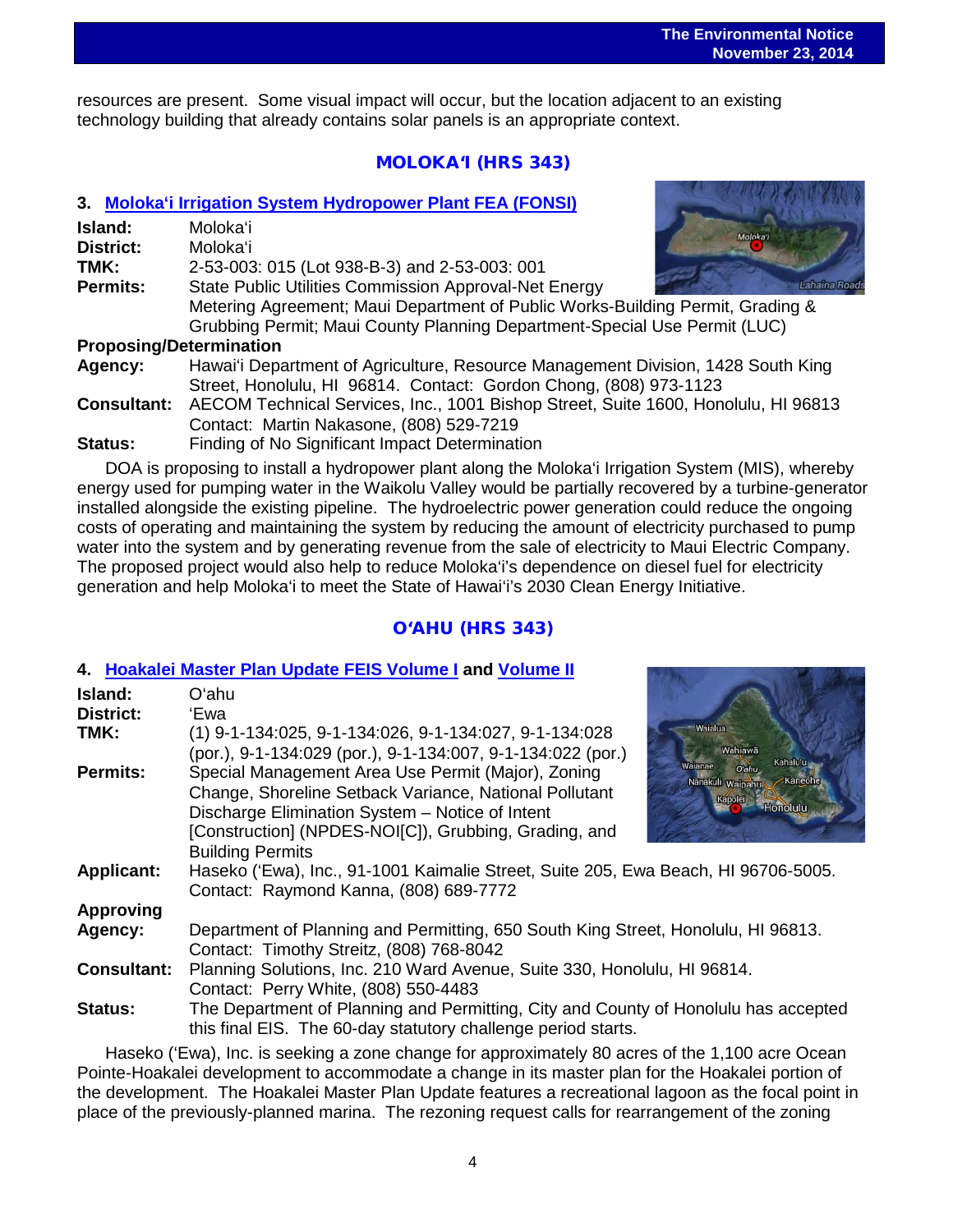#### **The Environmental Notice November 23, 2014**

 $\overline{a}$ district boundaries, but only modest shifts in the total acreage devoted to each type of land use. It would not increase the development density or the total number of residential and visitor accommodation units. The land to be rezoned is located within the last undeveloped phase of the project. If the requested zone change and other required permits and approvals are granted, including a Special Management Area Use Permit, Haseko will seek to complete the Ocean Pointe-Hoakalei development in accord with the updated plan.

## **5. Mākaha Valley Lo'i [Restoration Project DEA \(AFNSI\)](http://oeqc.doh.hawaii.gov/Shared%20Documents/EA_and_EIS_Online_Library/Oahu/2010s/2014-11-23-OA-5E-FEIS-Makaha-Valley-Loi-Restoration-Project.pdf)**

| Island:            | Oʻahu                                                                                     |
|--------------------|-------------------------------------------------------------------------------------------|
| <b>District:</b>   | Waialua<br>Wai'anae                                                                       |
| TMK:               | Wahiawa<br>(1) 8-4-002 por. 014<br>Kahalu'u                                               |
| <b>Permits:</b>    | O'ahu<br>Building Permit; Grading and Grubbing Permit/Soil<br>Nanakuli Waipahu<br>Kaneohe |
|                    | Conservation Plan; Archaeological Preservation Plan;<br>Kapolei<br>Honolulu,              |
|                    | NPDES Discharge Permit; Incidental Take Permit.                                           |
| <b>Applicant:</b>  | Mohala I Ka Wai, 87-149 Maipela St., Wai'anae, HI 96792.                                  |
|                    | Contact: Cynthia K.L. Rezentes, (808)497-1432, rezentesc@aol.com                          |
| <b>Approving</b>   |                                                                                           |
| Agency:            | Board of Water Supply, 630 South Beretania Street, Honolulu, HI 96843.                    |
|                    | Contact: Barry Usagawa, (808) 748-5900, busagawa@hbws.org                                 |
| <b>Consultant:</b> | Townscape, Inc., 900 Fort Street Mall, Suite 1160, Honolulu, HI 96813.                    |
|                    | Contact: Gabrielle Sham, (808) 536-6999, gabrielle@townscapeinc.com                       |
| <b>Status:</b>     | Statutory 30-day public review and comment period starts; comments are due by             |
|                    | December 23, 2014. Please send comments to the applicant, approving agency and            |
|                    | consultant.                                                                               |
|                    |                                                                                           |

The non-profit organization Mohala I Ka Wai has obtained conditional approval of a land license from the City and County of Honolulu, Board of Water Supply to develop the Makaha Valley Loʻi Restoration (MVLR) Project. The MVLR Project is located on a 13-acre parcel, located within TMK 8-4-002:014, in Makaha Valley, Oʻahu. The project parcel is situated in the mid-valley just southwest of Kāne'ākī Heiau. The MVLR Project will restore ancient loʻi kalo and traditional Native Hawaiian agriculture, protect archaeological sites, and conduct watershed management and community education activities that will benefit the BWS' Makaha Valley watershed.

The proposed project is not expected to have a cumulative negative effect upon the environment. The proposed project will result in the removal of non-native vegetation and restoration of natural and cultural resources, thus returning the project area to its natural environmental condition and enhancing the biodiversity of the area. More importantly, the proposed project will enhance and perpetuate Native Hawaiian traditional and cultural practices.

## **6. Waikapoki [Wastewater Pump Station Upgrade DEA \(AFNSI\)](http://oeqc.doh.hawaii.gov/Shared%20Documents/EA_and_EIS_Online_Library/Oahu/2010s/2014-11-23-OA-5B-DEA-Waikapoki-Waste-Water-Power-Station-Upgrade.pdf)**

| Island:         | Oʻahu                                                      |
|-----------------|------------------------------------------------------------|
| District:       | Ko'olaupoko                                                |
| TMK:            | $(1)$ 4-5-003: 010                                         |
| <b>Permits:</b> | Construction Plans Approvals. Flood Elevation Certificate; |
|                 | Zoning Waiver for side yard setback; Community Noise       |
|                 | Permit (if required during construction); Special          |
|                 | Management Area Permit; Street Usage and Trenching         |
|                 | Permit, Noise Variance; Building Permit for building,      |
|                 | electrical, plumbing, and demolition work; NPDES           |
|                 | Dewatering Permit (contractor's option)                    |



### **Proposing/Determination**

**Agency:** Department of Design and Construction, City and County of Honolulu, 650 South King Street, 11<sup>th</sup> Floor, Honolulu, HI 9613. Contact: Robert J. Kroning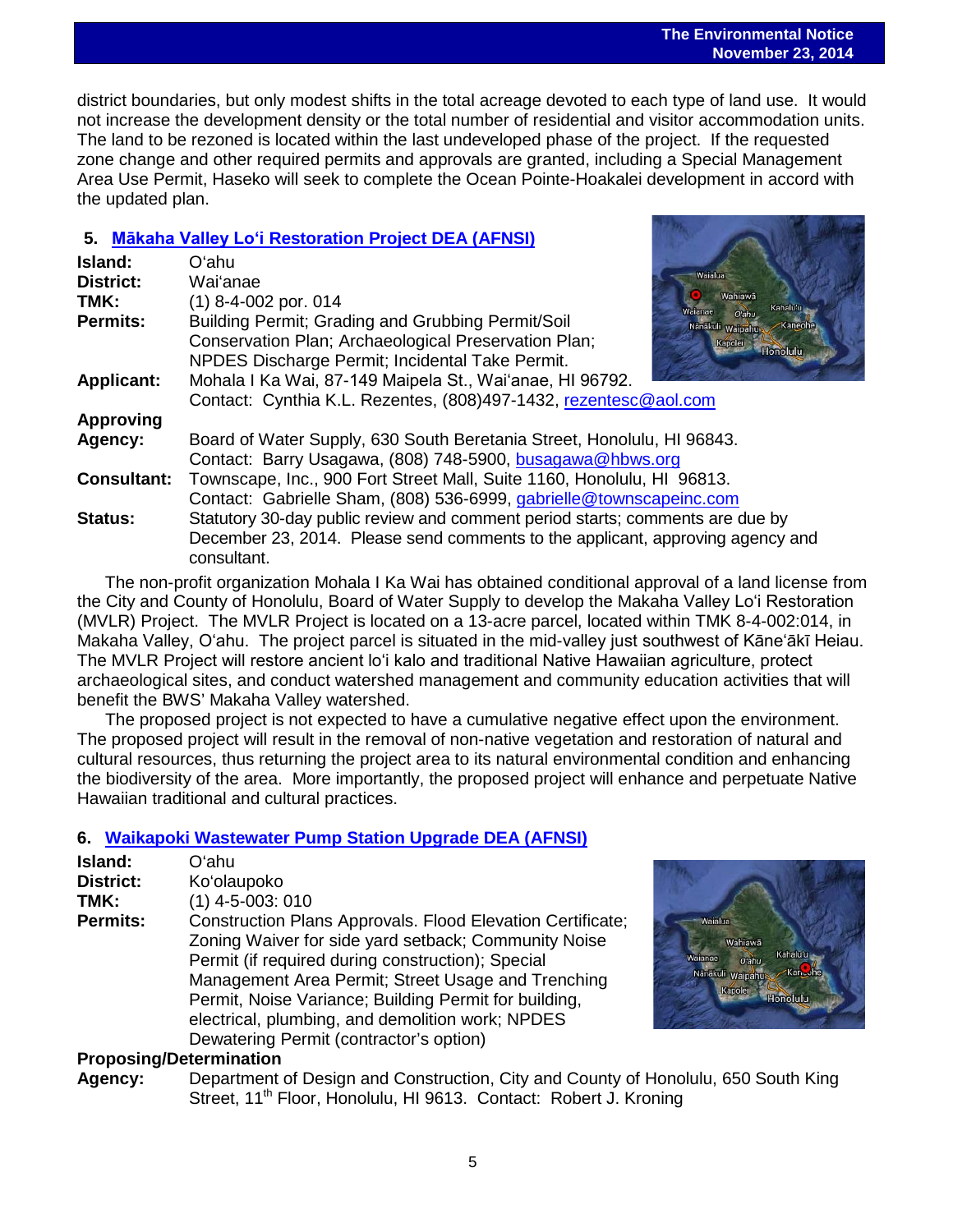| $\begin{array}{c} \textbf{1121} & \textbf{1231} \\ \textbf{1331} & \textbf{1331} \\ \textbf{1431} & \textbf{1431} \\ \textbf{1531} & \textbf{1531} \\ \textbf{1631} & \textbf{1631} \\ \textbf{1731} & \textbf{1831} \\ \textbf{1831} & \textbf{1831} \\ \textbf{1931} & \textbf{1831} \\ \textbf{1931} & \textbf{1831} \\ \textbf{1931} & \textbf{1831} \\ \textbf{1931} & \textbf$ |
|--------------------------------------------------------------------------------------------------------------------------------------------------------------------------------------------------------------------------------------------------------------------------------------------------------------------------------------------------------------------------------------|
| <b>Consultant:</b> HDR Engineering, Inc., 1132 Bishop Street, Suite 1200, Honolulu, HI 96813-2822.<br>Contact: Ayako Kawabata, (808) 697-6200                                                                                                                                                                                                                                        |
|                                                                                                                                                                                                                                                                                                                                                                                      |

**Status:** Statutory 30-day public review and comment period starts; comments are due by December 23, 2014. Please send comments to the applicant, approving agency and consultant.

The City and County of Honolulu is proposing to upgrade its Waikapoki Wastewater Pump Station (WWPS) in Kaneohe on the windward side of Oʻahu. Past studies evaluating historical flow data have found that due to high levels of infiltration and inflow (I/I) from rain induced flow entering the sewer system, the pumping capacity should be increased from 1.3 million gallons per day (mgd) to 2.6 mgd. In the past, this surcharged flow has led to wastewater spills in the area.

Proposed upgrades to the existing Waikapoki WWPS include replacement of the two existing pumps with three higher capacity pumps, renovation of existing pump station, and other miscellaneous onsite improvements. The generator room within the existing pump station building is proposed to be converted into an electrical/motor control center (MCC) room. A new emergency generator building is proposed to be constructed to house a new, upgraded diesel engine generator. Acoustical treatment will be provided to the pump station building and generator building to minimize noise emissions.

The construction will occur primarily within the Waikapoki WWPS site. A new underground electrical ductline and manhole system will be installed in the existing HECO utility easement within the Kauhale Beach Cove townhouse complex and a portion of Mahalani Place to accommodate a new HECO primary feeder. Since the project site is located within a townhouse complex, a residential neighborhood, measures to minimize impact to nearby residences will be implemented to the extent practicable. There will be some short-term construction impacts such as increase in the number of vehicles accessing the site, construction equipment noise, and dust. The anticipated determination for this Draft EA is an Anticipated Finding of No Significant Impact (AFNSI).

### KAUA'I (HRS 343)

#### **7. [Kōke'e and Waimea Canyon State Parks Master Plan FEIS](http://oeqc.doh.hawaii.gov/Shared%20Documents/EA_and_EIS_Online_Library/Kauai/2010s/2014-11-23-KA-5B-FEIS-Kokee-and-Waimea-Canyon-State-Parks-Master-Plan.pdf)**

| Island:            | Kauaʻi                                                                                                                                                                                                                                                                                                                                   |                                                                         |  |
|--------------------|------------------------------------------------------------------------------------------------------------------------------------------------------------------------------------------------------------------------------------------------------------------------------------------------------------------------------------------|-------------------------------------------------------------------------|--|
| District:          | Waimea                                                                                                                                                                                                                                                                                                                                   |                                                                         |  |
| TMK:               | (4) 1-2-001: 003, 004, 008, 009, 011; 1-4-001: 002, 013,<br>015-019; 1-4-002: 004, 005, 007, 008, 010, 012-016, 018,<br>020-032, 034-037, 039-048, 051-069, 071, 073, 075, 076,<br>078, 079, 081, 085, 086, 093; 1-4-003: 001-014, 016, 017;<br>1-4-004: 001-014, 016-021, 024, 027-031, 033, 035-070,<br>072-075; and 5-9-001: 016, 017 | Mamalahoa Forest Resv<br>Kauai <sup>O</sup><br>Kapaa<br>Lihule<br>Koloa |  |
| <b>Permits:</b>    | None at this time                                                                                                                                                                                                                                                                                                                        |                                                                         |  |
| <b>Proposing</b>   |                                                                                                                                                                                                                                                                                                                                          |                                                                         |  |
| Agency:            | Department of Land & Natural Resources, Division of State Parks, 1151 Punchbowl<br>Street, Room 310, Honolulu, HI 96813. Contact: Lauren Tanaka, (808) 587-0293                                                                                                                                                                          |                                                                         |  |
| <b>Accepting</b>   |                                                                                                                                                                                                                                                                                                                                          |                                                                         |  |
| <b>Authority:</b>  | Governor of Hawai'i                                                                                                                                                                                                                                                                                                                      |                                                                         |  |
| <b>Consultant:</b> | NA.                                                                                                                                                                                                                                                                                                                                      |                                                                         |  |
| <b>Status:</b>     | Availability of Final Environmental Impact Statement; the Office of Environmental Quality<br>Control is reviewing the Final EIS on behalf of the governor.                                                                                                                                                                               |                                                                         |  |

This Environmental Impact Statement (EIS) is prepared for the Kōke'e and Waimea State Parks Master Plan. Kōke'e and Waimea Canyon State Parks are two adjoining parks located on the west side of Kaua'i. They were among the first parks established under the Territorial Park System, created in recognition of the unique environmental resources, abundant recreational opportunities, and rich natural heritage existing in the uplands of western Kaua'i.

The Parks were officially established in 1952, and are administered by the Division of State Parks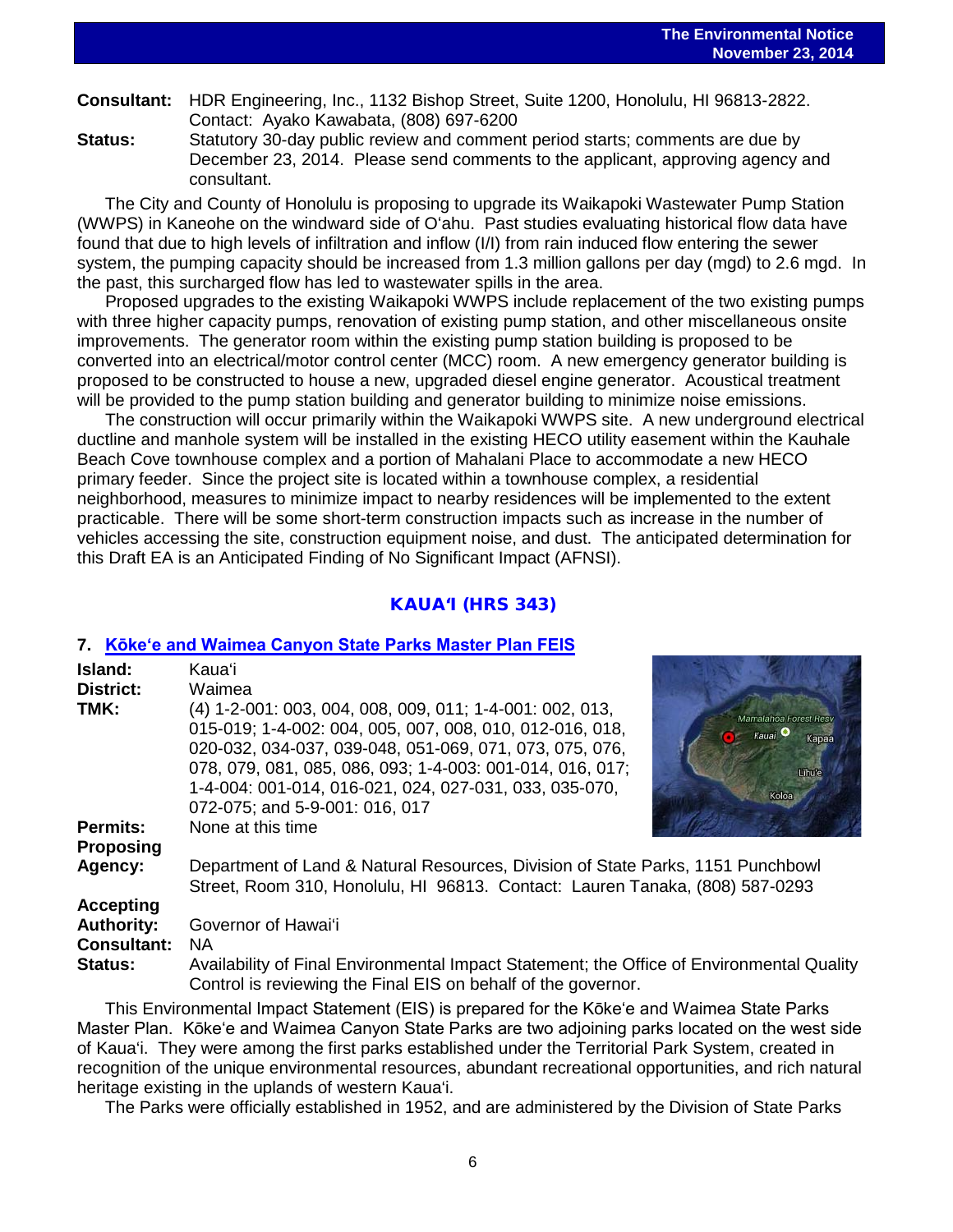$\overline{a}$ (DSP), Department of Land and Natural Resources (DLNR). The two Parks occupy a total of 6,182.4 acres of land, with Kōke'e State Park encompassing 4,345 acres and Waimea Canyon State Park with 1, 837.4 acres.

Each year the Parks are enjoyed by an estimated 300,000 people. Local residents and visitors alike come to Kōke'e and Waimea Canyon State Parks for sightseeing, recreational activities, cultural and educational pursuits, and simply to get away from daily routines and relax in the beautiful mountain setting.

The tremendous popularity of the two parks is testament to the foresight of the territorial foresters who advocated their preservation in the early 1900s, and a clear indicator of the Parks' continued value to the people of Hawai'i. This popularity also poses challenges to park managers and caretakers who are working to ensure that the Parks' resources can be enjoyed by visitors today, and will be available for the experience of future generations.

The master plan vision is to preserve and perpetuate the existing character of Kōke'e and Waimea Canyon State Parks by protecting the area's unique native ecosystems, scenic views, historic and cultural landscape, and recreational resources, and by guiding public uses and developing park facilities in a manner that does not compromise the integrity of the mountain's natural resources, wilderness values, and intrinsic qualities. Towards this end, the master plan will guide the protection, preservation and management of Kōke'e and Waimea Canyon State Parks for a twenty-year period extending from 2005 to 2025. The Master Plan includes an analysis of activities within these Parks, impacts to adjoining State lands, and an assessment of impacts to the Parks resulting from activities in the adjoining State lands. The analysis also includes the leased and encumbered lands within the Parks' boundaries. The Master Plan, thus, takes a regional approach to analysis, planning and management of the Parks and their context.

## COASTAL ZONE MANAGEMENT NOTICES

#### **Special Management Area Minor Permits**

The SMA Minor permits below have been approved (HRS 205A-30). For more information, contact the county/state Planning Department. Honolulu (768-8014); Hawaiʻi (East HI 961-8288, West HI 323-4770); Kauaʻi (241-4050); Maui (270-7735); Kakaʻako or Kalaeloa Community Development District (587-2841).

| <b>Location (TMK)</b>                               | <b>Description (File No.)</b>                                                                              | <b>Applicant/Agent</b>                   |
|-----------------------------------------------------|------------------------------------------------------------------------------------------------------------|------------------------------------------|
| Hawai'i: South Hilo (2-6-004: 040)                  | Construction of Two Single-Family Residences<br>(SMM 14-318)                                               | Stephen Meek                             |
| Hawai'i: Hakalau (2-9-002: 083)                     | "As-Built" Graded and Graveled Pad (SMM 14-<br>319)                                                        | Chad R. and Jennifer J.<br>Walker        |
| Kaua'i: Kapaa (4-5-001: 018)                        | After-the-Fact Conversion of Garage to<br>Workshop/Storage and Proposed Perimeter<br>Fence (SMA(M)-2015-5) | Lorraine Newman                          |
| Kaua'i: Hanalei (5-5-010: 018, 086,<br>068 and 069) | Kayak Rental Business (SMA(M)-2015-11)                                                                     | Luana of Hanalei, Inc.                   |
| Kaua'i: Hanalei (5-5-002: 019)                      | Repairs to Parking Area at Hanalei Pavilions<br>Park (SMA(M)-2015-13)                                      | County of Kaua'i Parks<br>and Recreation |
| Kaua'i: Hanalei (5-5-010: 032)                      | Ed and Joan Ben-Dor (SMA(M)-2015-14)                                                                       | Rock wall                                |
| Kaua'i: Hanapepe (1-9-008: 007)                     | Replacement of Wooden Pole Parking Barriers<br>at Hanapepe Pavilions Park (SMA(M)-2015-15)                 | County of Kaua'i Parks<br>and Recreation |
| Kaua'i: Anini (5-3-005:005)                         | Parking Lot Improvements at Anini Beach Park<br>(SMA(M)-2015-16)                                           | County of Kaua'i Parks<br>and Recreation |
| Maui: Lahaina (4-4-014: 003)                        | Temporary Ice Skating Rink (SM2 20140126)                                                                  | Carlos Rivera                            |
| Maui: Lahaina (4-6-005: 003)                        | After-the-Fact Main Dwelling Addition and<br>Alteration (SM2 20140127)                                     | Anne Meininger                           |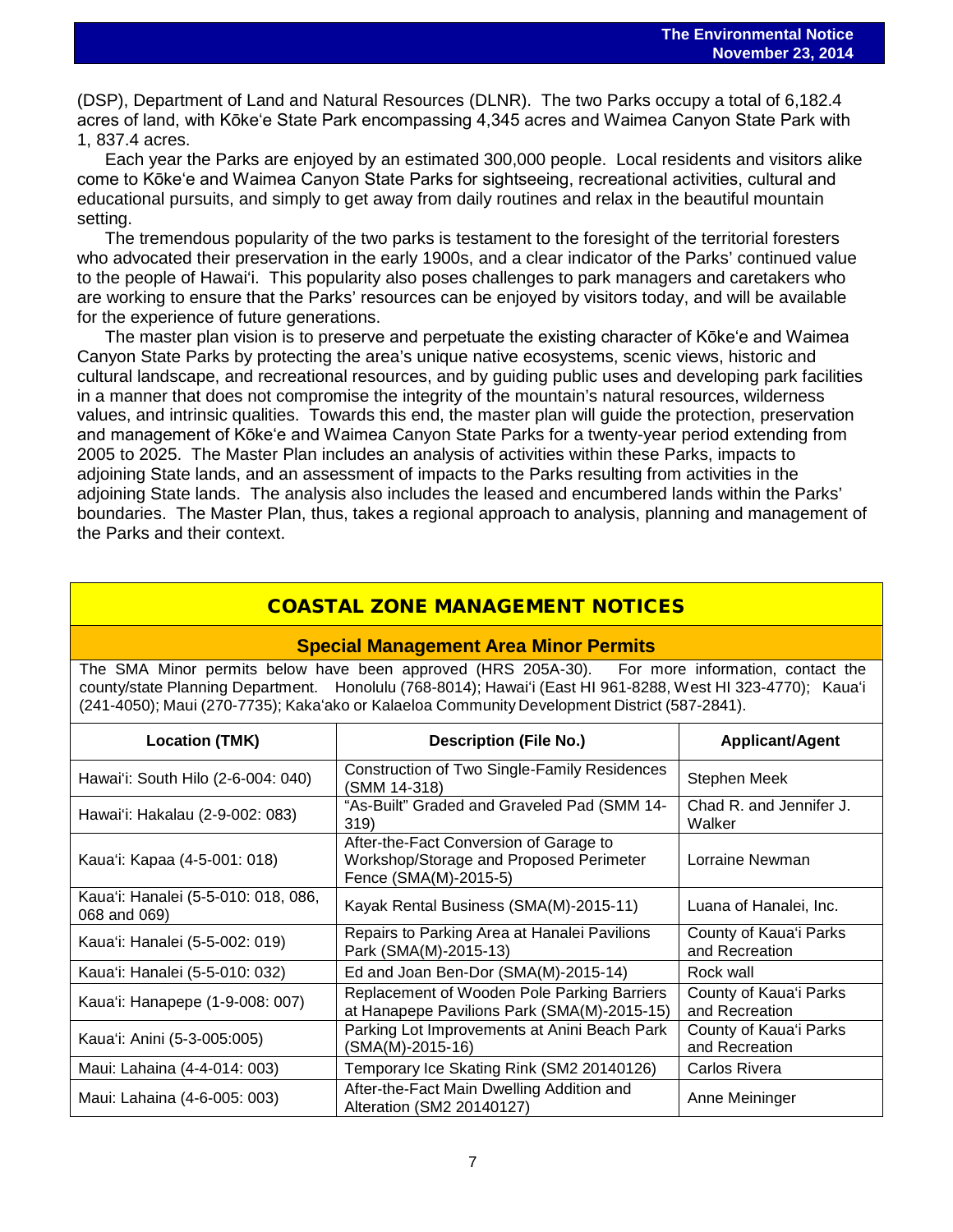|                                         | <b>The Environmental Notice</b><br><b>November 23, 2014</b>                                                                                                                                                |                                                                                  |
|-----------------------------------------|------------------------------------------------------------------------------------------------------------------------------------------------------------------------------------------------------------|----------------------------------------------------------------------------------|
|                                         |                                                                                                                                                                                                            |                                                                                  |
| O'ahu: Kakaako (2-1-058: 095)           | Demolition of the Fisherman's Wharf<br>Restaurant Structure (SMA/14-5)                                                                                                                                     | Office of Hawaiian Affairs /<br><b>LVI Environmental</b><br>Services, Inc.       |
| O'ahu: Waialua (6-8-011: 042)           | Utility Installation Type A, Consisting of 12<br>Eight-foot Panel Antennas, 18 Remote Radio<br>Units, 5 Equipment Cabinets and a GPS<br>Antenna on the Roof of the Konane Kai<br>Condominium (2014/SMA-47) | Verizon Wireless /<br>Cascadia PM                                                |
| O'ahu: Kahuku (5-6-003: 044 and<br>049) | Marconi Road Utility Pole Installation<br>(2014/SMA-53)                                                                                                                                                    | Diversified Agricultural<br>Promotions, LLC / R. M.<br><b>Towill Corporation</b> |
| O'ahu: Moanalua (1-1-003: 001)          | Addition of a Roof-Mounted Antenna on an<br><b>Existing United Airlines Hanger and Associated</b><br>Equipment Cabinet on Sidewalk (2014/SMA-<br>56)                                                       | Rick Sawyer / Landin<br>Johnson, AECOM                                           |

## SHORELINE NOTICES

## **Shoreline Certification Applications**

The shoreline certification applications above are available for review at the Department of Land and Natural Resources Offices on Kauaʻi, Hawaiʻi, Maui, and Honolulu, 1151 Punchbowl Street, Room 220 (HRS 205A-42 and HAR 13-222-12). All comments shall be submitted in writing to the State Land Surveyor, 1151 Punchbowl Street, Room 210, Honolulu, Hawai'i 96813 and postmarked no later than 15 calendar days from the date of the public notice of the application. For more information, call Ian Hirokawa at 587-0420.

| File No. | <b>Date</b> | Location                                                                                                                                                                                                                                                               | <b>Applicant/Owner</b>                                               | <b>TMK</b>  |
|----------|-------------|------------------------------------------------------------------------------------------------------------------------------------------------------------------------------------------------------------------------------------------------------------------------|----------------------------------------------------------------------|-------------|
| OA-1622  | 10/31/14    | Parcel 31 of Tax Map Key (1) 4-5-007 situate<br>at Kane'ohe, Ko'olaupoko, O'ahu<br>Address: 45-001C Waikalua Road<br>Purpose: Obtain building permit                                                                                                                   | Wesley T. Tengan/ Jewell<br>L. Tuitele                               | 4-5-007:032 |
| OA-1623  | 10/31/14    | Consolidation of Por. L.C. Aw. 2246.5, Ap. 3<br>to Kapule (Exclusion 11 of Ld. Ct. App. 979)<br>& Reclaimed (Filled) Land of Kaneohe Bay<br>situate at Kahalu'u, Ko'olaupoko, O'ahu<br>Address: 47-050 C Laenani Drive<br>Purpose: Lot consolidation & building permit | Eddie D & Lorraine M.<br>Holmes/ Eddie D. &<br>Lorraine M. Holmes    | 4-7-010:082 |
| OA-1624  | 11/10/14    | Pohaku Loa Way being all of Lot 11, Section<br>B as shown on Bishop Estate Map 4210-H<br>situate at Kawailoa, Waialua, Oahu<br>Address: Pohaku Loa Way<br>Purpose: Determine jurisdiction of existing<br>wood fence and applying for after-the-fact<br>permit          | Jaime F. Alimboyoguen/<br>Carl Hodel (Authorized<br>Agent)           | 6-1-009:020 |
| OA-1625  | 11/10/14    | Lot 2-C Land Court Application 242 situate at<br>Pu'uloa, Ewa, Oahu<br>Address: 91-839 Pohakupuna Road<br>Purpose: Building permit                                                                                                                                     | Walter P. Thompson,<br>Inc./ Adora Ancheta                           | 9-1-025:067 |
| MA-593   | 11/10/14    | Portion of Land Patent Grant 4973 to Walter<br>M. Giffard situate at Olowalu, Lahaina, Maui<br>Address: 39724 Honoapi'ilani Highway<br>Purpose: Obtain building permit                                                                                                 | Akamai Land Surveying,<br>Inc./ William & Zenda<br><b>Stakelback</b> | 4-8-003:002 |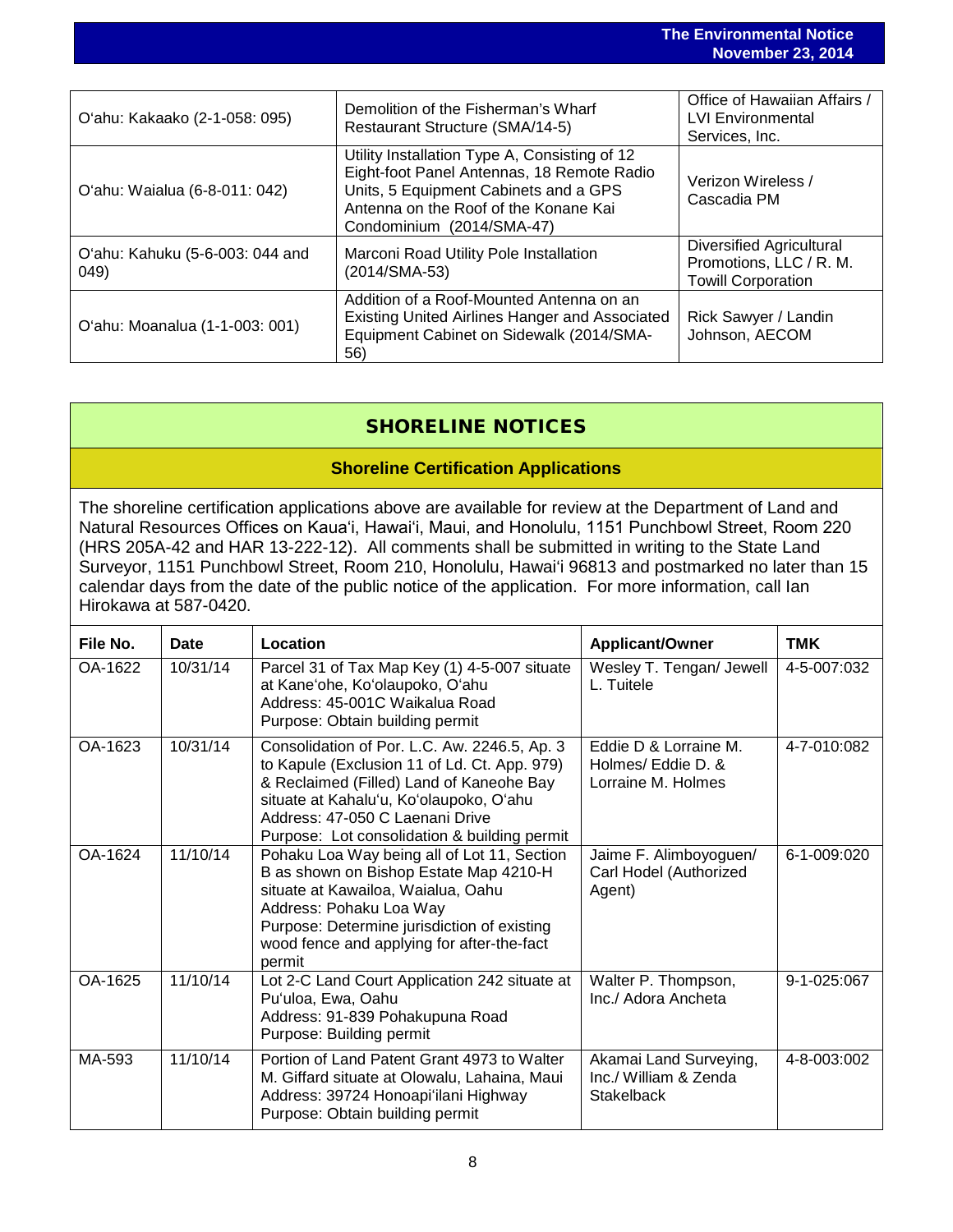|        |          |                                                                                                                                                                                              | <b>November 23, 2014</b>                   |             |  |
|--------|----------|----------------------------------------------------------------------------------------------------------------------------------------------------------------------------------------------|--------------------------------------------|-------------|--|
|        |          |                                                                                                                                                                                              |                                            |             |  |
| HA-494 | 11/10/14 | Portion of R.P. 7523, L.C. Aw. 4452, Ap. 4 to<br>H. Kalama situate at Anaeho'omalu, South<br>Kohala, Island of Hawai'i<br>Address: 69-1081 Ku'uali'i Place<br>Purpose: Obtain County permits | Wes Thomas Associates/<br>Waikoloa BC, LCC | 6-9-007:015 |  |

**The Environmental Notice**

| <b>Shoreline Certifications and Rejections</b>                                                                                                                                                                                                                                                                                                                                                                                                               |                                            |                                                                                                                                                                                                                                                                                            |                                                          |             |  |  |
|--------------------------------------------------------------------------------------------------------------------------------------------------------------------------------------------------------------------------------------------------------------------------------------------------------------------------------------------------------------------------------------------------------------------------------------------------------------|--------------------------------------------|--------------------------------------------------------------------------------------------------------------------------------------------------------------------------------------------------------------------------------------------------------------------------------------------|----------------------------------------------------------|-------------|--|--|
| The shoreline notices below have been proposed for certification or rejection by the Department of Land and<br>Natural Resources (HRS 205A-42 and HAR 13-222-26). Any person or agency who wants to appeal shall file a<br>notice of appeal in writing with DLNR no later than 20 calendar days from the date of this public notice. Send the<br>appeal to the Board of Land and Natural Resource, 1151 Punchbowl Street, Room 220, Honolulu, Hawai'i 96813. |                                            |                                                                                                                                                                                                                                                                                            |                                                          |             |  |  |
| File No.                                                                                                                                                                                                                                                                                                                                                                                                                                                     | <b>Proposed/Rejected</b>                   | Location                                                                                                                                                                                                                                                                                   | <b>Applicant/Owner</b>                                   | <b>TMK</b>  |  |  |
| OA-1608                                                                                                                                                                                                                                                                                                                                                                                                                                                      | <b>Proposed Shoreline</b><br>Certification | Lot 37, Land Court Application 1596<br>situate at Wailupe, Honolulu, O'ahu<br>Address: 154 Wailupe Circle<br>Purpose: Building permit                                                                                                                                                      | Walter P.<br>Thompson, Inc./<br>Michael Pietsch, Jr.     | 3-6-001:037 |  |  |
| OA-1613                                                                                                                                                                                                                                                                                                                                                                                                                                                      | Proposed Shoreline<br>Certification        | Lot 9, Land Court Consolidation 211<br>situate at Kaunala, Ko'olauloa,<br>O'ahu<br>Address: 58-153 Napo'onala Place<br>Purpose: Building permit                                                                                                                                            | Walter P.<br>Thompson, Inc./<br>Hale O Kane LLC          | 5-8-006:039 |  |  |
| OA-1614                                                                                                                                                                                                                                                                                                                                                                                                                                                      | Proposed Shoreline<br>Certification        | Outrigger Reef Hotel comprised of<br>Land Court Application 774 (Map 2)<br>and Land Court Application 1628<br>(Map 1) situate at Kalia, Waikiki,<br>Honolulu, O'ahu<br>Address: 2169 Kalia Road<br>Purpose: Building permit for<br>proposed hotel renovations                              | ControlPoint<br>Surveying, Inc./<br>ORF, LLC             | 2-6-004:010 |  |  |
| <b>HA-492</b>                                                                                                                                                                                                                                                                                                                                                                                                                                                | Proposed Shoreline<br>Certification        | Lot 25, Honoli'i Pali Tract being<br>portions of L.C. Aw. 4895 to<br>Makuahine, and portions of L.C. Aw.<br>7715, Apana 16 to Lota<br>Kamehameha situate at Pauka'a,<br>South Hilo, Island of Hawai'i<br>Address: 75 Honoli'i Place<br>Purpose: Permitting purposes cliff<br>stabilization | Stephen Lazaro/<br>Stephen Lazaro                        | 2-7-015:008 |  |  |
| MA-571                                                                                                                                                                                                                                                                                                                                                                                                                                                       | Rejection                                  | Lot 3 of Kuau Tract Subdivision<br>situate at Paia, Hamakuapoko,<br>Makawao, Maui<br>Address: 475 Hana Highway<br>Purpose: N/A                                                                                                                                                             | Akamai Land<br>Surveying, Inc./<br>James<br>Argyropoulos | 2-6-009:005 |  |  |
| OA-1608                                                                                                                                                                                                                                                                                                                                                                                                                                                      | <b>Proposed Shoreline</b><br>Certification | Lot 37, Land Court Application 1596<br>situate at Wailupe, Honolulu, O'ahu<br>Address: 154 Wailupe Circle<br>Purpose: Building permit                                                                                                                                                      | Walter P.<br>Thompson, Inc./<br>Michael Pietsch, Jr.     | 3-6-001:037 |  |  |
| OA-1613                                                                                                                                                                                                                                                                                                                                                                                                                                                      | Proposed Shoreline<br>Certification        | Lot 9, Land Court Consolidation 211<br>situate at Kaunala, Ko'olauloa,<br>O'ahu<br>Address: 58-153 Napo'onala Place<br>Purpose: Building permit                                                                                                                                            | Walter P.<br>Thompson, Inc./<br>Hale O Kane LLC          | 5-8-006:039 |  |  |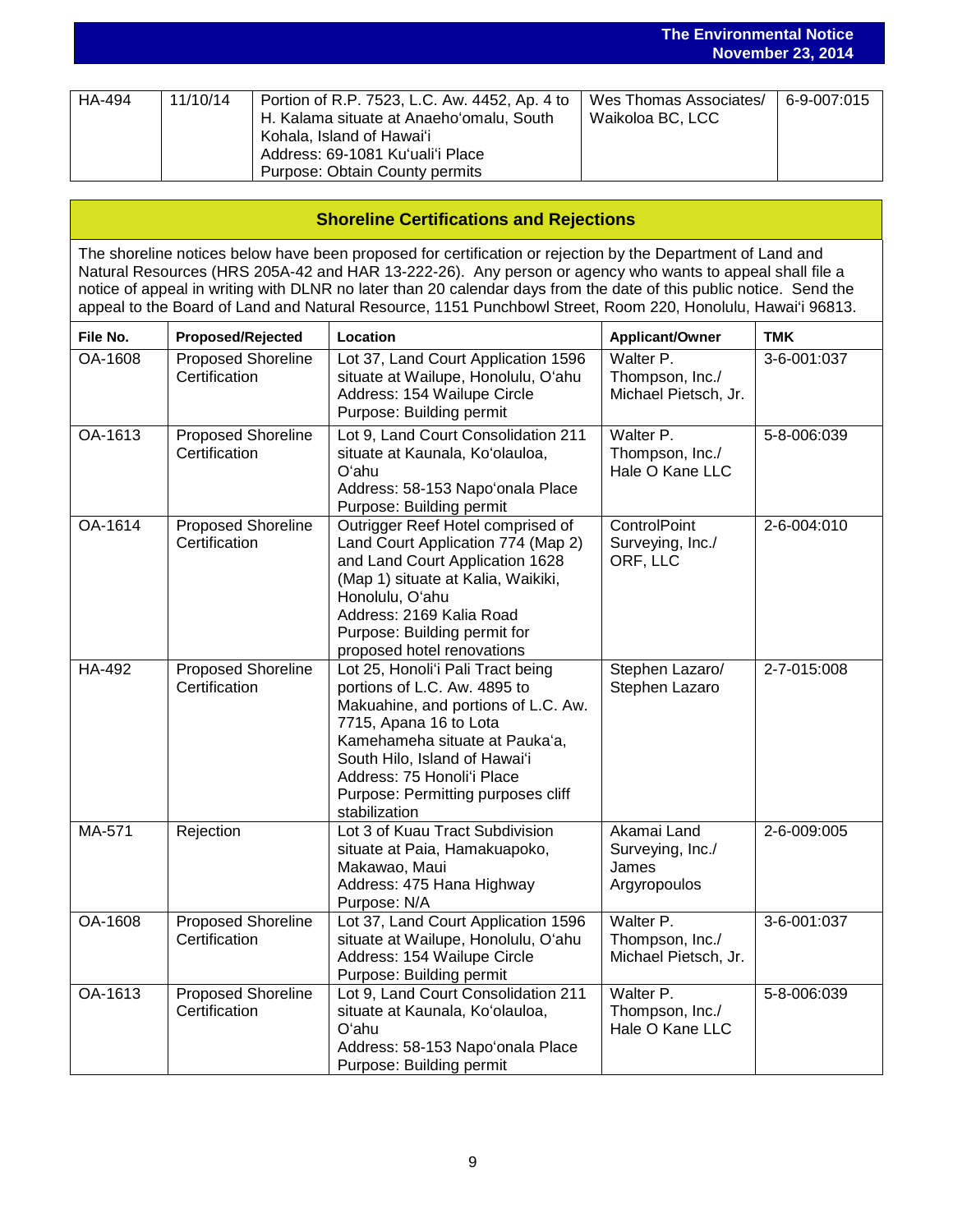## **CONSERVATION DISTRICT USE APPLICATION**

 $\overline{a}$ 

Persons interested in commenting on the following Conservation District Use Application or interested in receiving notification of determinations on Conservation District Use Applications must submit comments and requests to the Department of Land and Natural Resources. Notification requests must include the following information: 1) Name and address of the requestor; 2) The application for which the requestor would like to receive notice of determination; and 3) The date the notice was initially published in the Environmental Notice. Send comments and requests to: Department of Land and Natural Resources, Office of Conservation and Coastal Lands, P.O. Box 621, Honolulu, HI, 96809. DLNR will make every effort to notify those interested in the subject CDUAs. However, DLNR is not obligated to notify any person not strictly complying with the above requirements. For more information, please contact the Office of Conservation and Coastal Land's staff listed for each project.

| <b>PROJECT:</b>             |                                                                                  |
|-----------------------------|----------------------------------------------------------------------------------|
| <b>File No.:</b>            | <b>CDUA OA-3711</b>                                                              |
| <b>Name of Applicant:</b>   | <b>August and Veronica Monge</b>                                                 |
| <b>Location:</b>            | Ko'olauloa District, Island of O'ahu                                             |
| TMK:                        | $(1)$ 5-4-003:035                                                                |
| <b>Proposed Action:</b>     | After-the-Fact Application for Existing Seawall                                  |
| 343, HRS Determination:     | Final Environmental Assessment (FEA) Finding of No Significant Impact<br>(FONSI) |
| <b>Applicant's Contact:</b> | Jason Nakata; (808) 596-7790                                                     |
| <b>OCCL Staff Contact:</b>  | Alex J. Roy (808) 587-0316                                                       |

## **FEDERAL NOTICES**

#### 1. [Pesticide Experimental Use Application –](http://www.gpo.gov/fdsys/pkg/FR-2014-11-14/pdf/2014-26867.pdf) Comments Requested - November 14, 2014

EPA received an application 62719-EUP-AA from Dow AgroSciences LLC, requesting an experimental use permit (EUP). The EPA has determined that the permit may be of regional and national significance. Therefore, because of the potential significance, the EPA is seeking comments on this application.

Summary of Request: Dow AgroSciences LLC, is proposing to test MON 87411, a new plant-incorporated protectant (PIP) technology, alone and in combination with other PIPs in corn to generate data and information that is intended to support future PIP registration applications (e.g., PIPs with multiple modes of action against corn rootworm and/or lepidopteran corn pests). Dow AgroSciences LLC's proposed experimental program would begin on January 1, 2015, and go until March 31, 2016; would take place on 9,038 acres in Arkansas, **Hawai'i**, Illinois, Indiana, Iowa, Kansas, Minnesota, Missouri, Nebraska, North Dakota, Ohio, Pennsylvania, Puerto Rico, South Dakota, Texas, and Wisconsin; and would use 8,720.37 grams of active ingredient.

Comments must be received on or before **December 15, 2014**. CONTACT: Robert McNally, Biopesticides and Pollution Prevention Division (7511P), Office of Pesticide Programs, Environmental Protection Agency, 1200 Pennsylvania Ave. NW., Washington, DC 20460-0001; (703) 305-7090; email address: [BPPDFRNotices@epa.gov.](mailto:BPPDFRNotices@epa.gov)

#### 2. [Programmatic Environmental Assessment to Reduce Army Active Duty](http://www.gpo.gov/fdsys/pkg/FR-2014-11-14/pdf/2014-26724.pdf) - November 14, 2014

The Department of the Army announces the availability of the Finding of No Significant Impact (FNSI) for implementation of force structure realignment to reduce the Army active duty end-strength from 562,000 at the end of Fiscal Year (FY) 2012 to 420,000 by FY 2020. The Supplemental Programmatic Environmental Assessment for Army 2020 Force Structure Realignment (SPEA) supplements the 2013 Programmatic Environmental Assessment (PEA). After reviewing the SPEA and comments received during the public review period, the Deputy Chief of Staff of the Army, G-3/5/7 has signed the FNSI that concluded there will be no significant environmental impacts, other than socioeconomic impacts, likely to result from the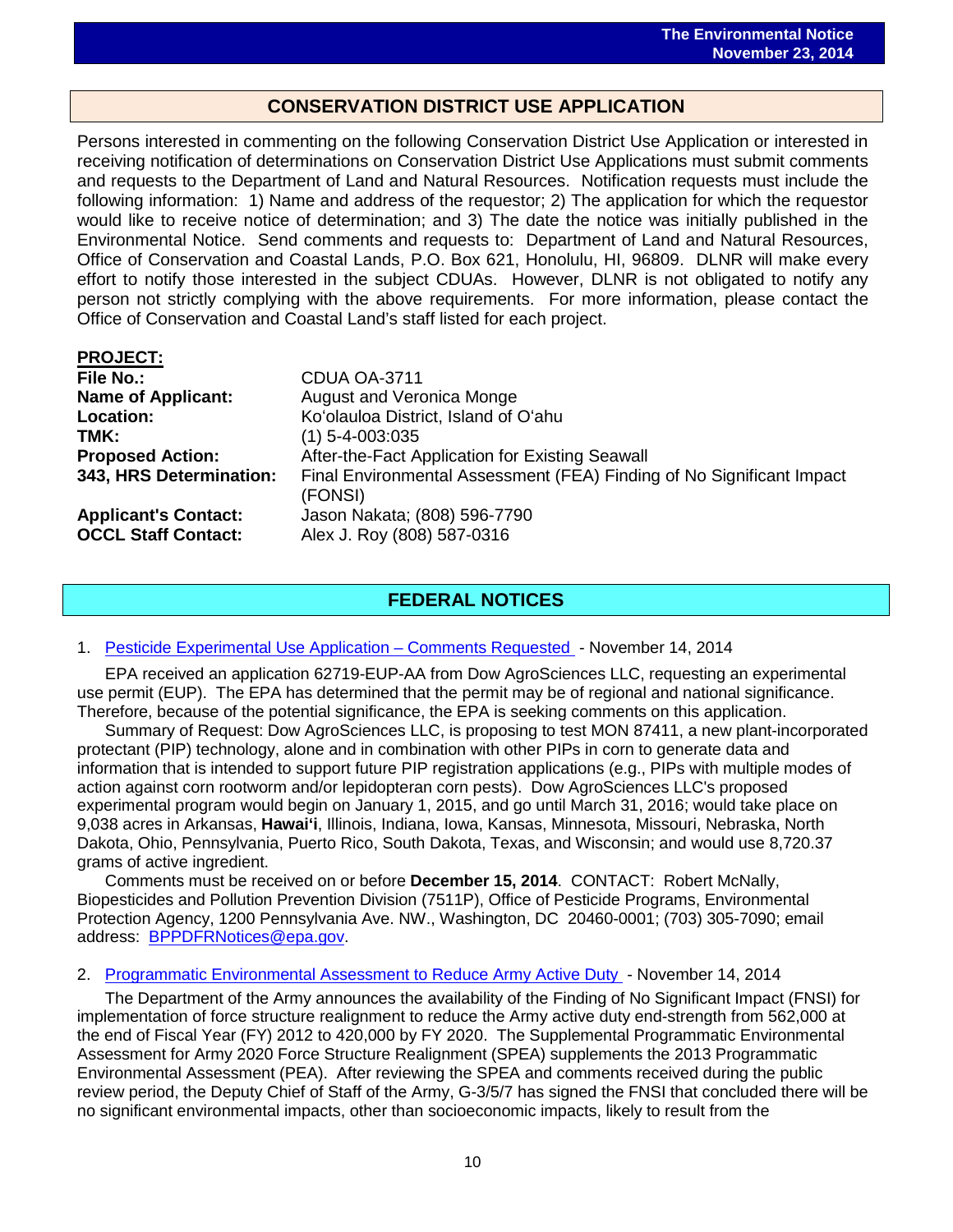$\overline{a}$ implementation of the Proposed Action under the alternative analyzed. Although there could be significant socioeconomic impacts, these alone do not require the preparation of an Environmental Impact Statement; therefore, one will not be prepared.

Force restructure decisions reducing the Army active duty end-strength from 562,000 to 490,000 were supported by the 2013 PEA. The SPEA builds on the foundation of the 2013 PEA and assesses the impacts of a potential reduction of an additional 70,000 Soldiers and associated Army civilian employees (Army employees), from the end-strength of 490,000 Soldiers analyzed in the 2013 PEA to an active component end-strength of 420,000.

The information in the SPEA will be used to support a series of decisions in the coming years regarding how the force is to be further realigned. Both the 2013 PEA and 2014 SPEA analyzed potential reductions at: United States Army Garrison (USAG) Hawaii-Schofield Barracks, HI. The SPEA also analyzed potential reductions at: USAG Hawaii-Fort Shafter, HI.

An electronic version of the FNSI and SPEA is available for download at: [http://aec.army.mil/Services/Support/NEPA/Documents.aspx.](http://aec.army.mil/Services/Support/NEPA/Documents.aspx)

#### 3. [EPA Proposes Greenhouse Gas Emission Guidelines](http://www.gpo.gov/fdsys/pkg/FR-2014-11-04/pdf/2014-26112.pdf) – November 4, 2014

The Environmental Protection Agency (EPA) proposed emission guidelines for states to follow in developing plans to address greenhouse gas (GHG) emissions from existing fossil fuel-fired electric generating units (EGUs). In this supplemental action, the EPA is proposing emission guidelines for U.S. territories and areas of Indian country with existing fossil fuel-fired EGUs. Specifically, the EPA is proposing rate-based goals for carbon dioxide (CO2) emissions for U.S. territories and areas of Indian country with existing fossil fuel-fired EGUs, as well as guidelines for plans to achieve those goals. The EPA is also soliciting comment on authorizing jurisdictions (including any states, territories and areas of Indian country) without existing fossil fuel-fired EGUs subject to the proposed emission guidelines to partner with jurisdictions (including any states) that do have existing fossil-fuel fired EGUs subject to the proposed emission guidelines in developing multi-jurisdictional plans. The EPA is also soliciting comment on the treatment of renewable energy, demand-side energy efficiency and other new low- or non-emitting electricity generation across international boundaries in a state plan. This supplemental proposed rule would continue progress already underway to reduce CO2 emissions from existing fossil fuel-fired power plants in the United States.

Comments on the supplemental proposed rule must be received on or before **December 19, 2014.** CONTACT: Ms. Melanie King, Energy Strategies Group, Sector Policies and Programs Division (D243-01), Environmental Protection Agency, Research Triangle Park, North Carolina 27711; telephone number: (919) 541-2469; facsimile number: (919) 541-5450; email address[: king.melanie@epa.gov.](mailto:king.melanie@epa.gov)

#### 4. [Western Pacific Regional Fishery Management Council Meetings](http://www.gpo.gov/fdsys/pkg/FR-2014-11-17/pdf/2014-27120.pdf) - November 17, 2014

The Western Pacific Regional Fishery Management Council's (Council) will hold public meetings to solicit public input on the management of bottomfish and yellowfin tuna in the Main Hawaiian Islands. The meetings will be held **December 2 through December 13, 2014**.

The agenda includes: State of Hawaii Bottomfish Reporting Requirements; Standardizing and Improving Catch and Effort Reporting; Volunteer Non-Commercial Reporting; Federal Non-Commercial Bottomfish Permit and Reporting; Yellowfin Tuna (Ahi) Science and Minimum Size Considerations; Yellowfin Tuna Management Issues; Report on the Status of Yellowfin Tuna Science; Modification to the Minimum Size Limit for the Sale of Yellowfin Tuna; Main Hawaiian Islands Deep-7 Bottomfish Management Issue; Non-Commercial Bag Limits; Creating a Market Grace Period for the Sale of Deep-7 Bottomfish after a Fishery Closure; Bottomfish Restricted Fishing Areas (BRFAs); Proposed Changes to the Number of BRFAs; And modifications to the State Reporting Grids to Improve Reporting if BRFAs are Removed. See **SUPPLEMENTARY INFORMATION** for specific times, dates and places.

CONTACT: Kitty M. Simonds, Executive Director; telephone: (808)-522-8220.